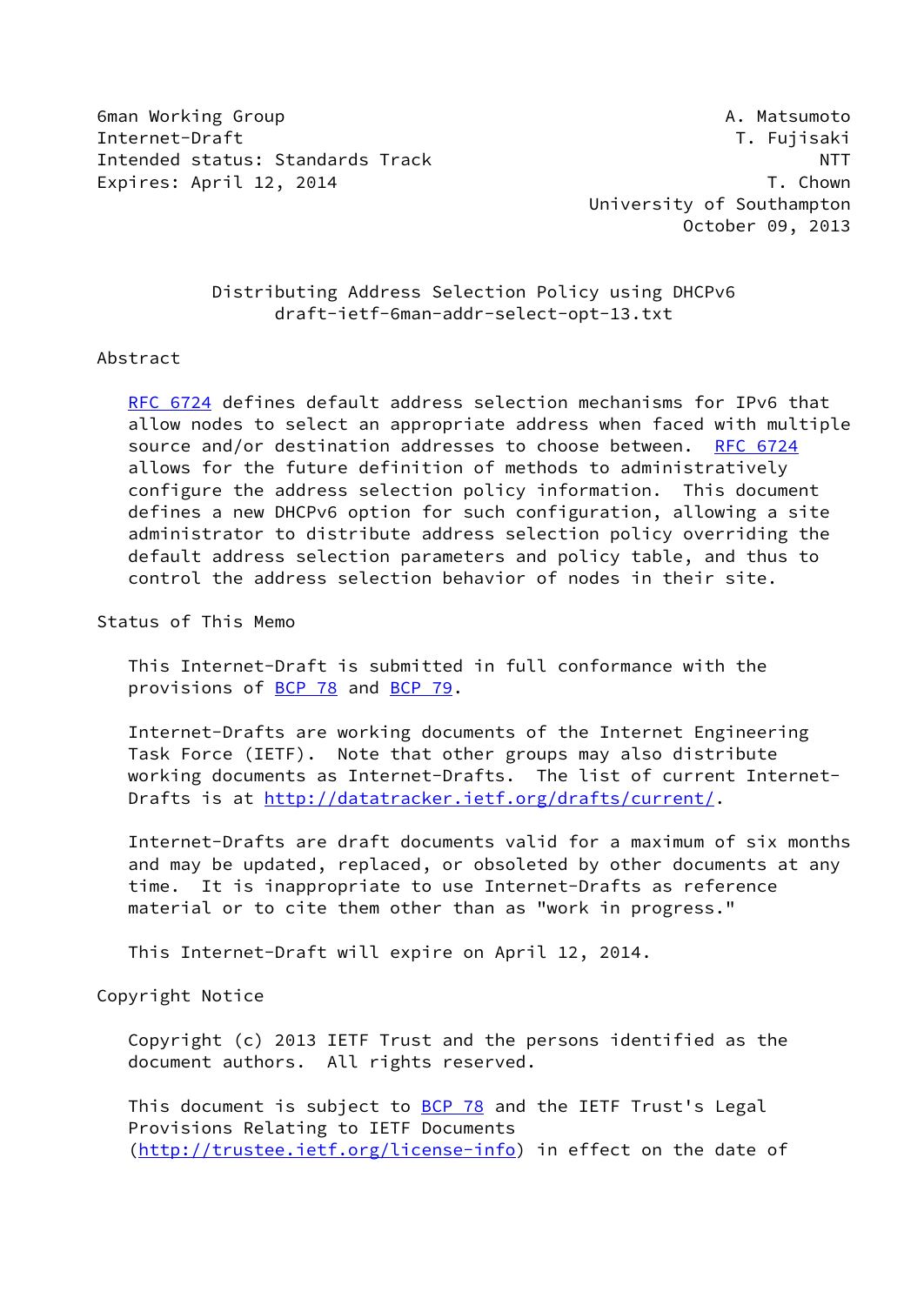# Internet-Draft DHCPv6 Address Selection Policy Opt October 2013

 publication of this document. Please review these documents carefully, as they describe your rights and restrictions with respect to this document. Code Components extracted from this document must include Simplified BSD License text as described in Section 4.e of the Trust Legal Provisions and are provided without warranty as described in the Simplified BSD License.

 This document may contain material from IETF Documents or IETF Contributions published or made publicly available before November 10, 2008. The person(s) controlling the copyright in some of this material may not have granted the IETF Trust the right to allow modifications of such material outside the IETF Standards Process. Without obtaining an adequate license from the person(s) controlling the copyright in such materials, this document may not be modified outside the IETF Standards Process, and derivative works of it may not be created outside the IETF Standards Process, except to format it for publication as an RFC or to translate it into languages other than English.

### <span id="page-1-0"></span>[1](#page-1-0). Introduction

 [RFC6724] describes default algorithms for selecting an address when a node has multiple destination and/or source addresses to choose from by using an address selection policy. This specification defines a new DHCPv6 option for configuring the default policy table.

 Some problems were identified with the default address selection policy as originally defined in [\[RFC3484](https://datatracker.ietf.org/doc/pdf/rfc3484)]. As a result, [RFC 3484](https://datatracker.ietf.org/doc/pdf/rfc3484) was updated and obsoleted by [\[RFC6724](https://datatracker.ietf.org/doc/pdf/rfc6724)]. While this update corrected a number of issues identifed from operational experience, it is unlikely that any default policy will suit all scenarios, and thus mechanisms to control the source address selection policy will be necessary. Requirements for those mechanisms are described in [\[RFC5221](https://datatracker.ietf.org/doc/pdf/rfc5221)], while solutions are discussed in [\[I-D.ietf-6man-addr-select-considerations](#page-9-0)]. Those documents have helped shape the improvements in the default address selection algorithm in [\[RFC6724](https://datatracker.ietf.org/doc/pdf/rfc6724)] as well as the requirements for the DHCPv6 option defined in this specification.

 This option's concept is to serve as a hint for a node about how to behave in the network. Ultimately, while the node's administrator can control how to deal with the received policy information, the implementation SHOULD follow the method described below uniformly, to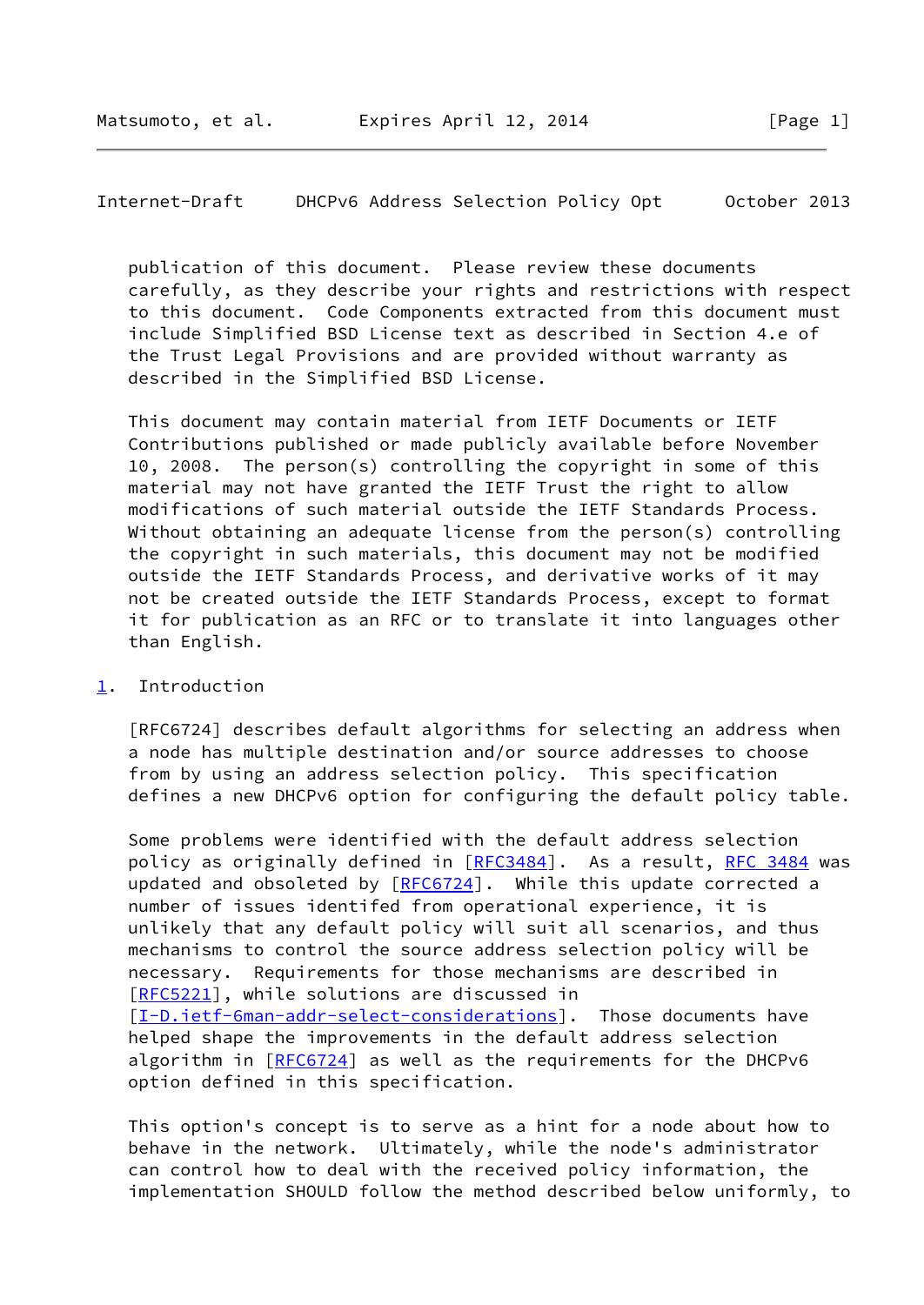ease troubleshooting and to reduce operational costs.

<span id="page-2-0"></span>[1.1](#page-2-0). Conventions Used in This Document

Matsumoto, et al. 
Expires April 12, 2014

[Page 2]

Internet-Draft DHCPv6 Address Selection Policy Opt October 2013

 The key words "MUST", "MUST NOT", "REQUIRED", "SHALL", "SHALL NOT", "SHOULD", "SHOULD NOT", "RECOMMENDED", "MAY", and "OPTIONAL" in this document are to be interpreted as described in [\[RFC2119](https://datatracker.ietf.org/doc/pdf/rfc2119)].

<span id="page-2-1"></span>[1.2](#page-2-1). Terminology

This document uses the terminology defined in [[RFC2460](https://datatracker.ietf.org/doc/pdf/rfc2460)] and the DHCPv6 specification defined in [\[RFC3315](https://datatracker.ietf.org/doc/pdf/rfc3315)]

<span id="page-2-2"></span>[2](#page-2-2). Address Selection options

 The Address Selection option provides the address selection policy table, and some other configuration parameters.

 An Address Selection option contains zero or more policy table options. Multiple policy table options in an Address Selection option constitute a single policy table. When an Address Selection option does not contain a policy table option, it may be used to just convey the A and P flags.

The format of the Address Selection option is given below.

0 1 2 3 0 1 2 3 4 5 6 7 8 9 0 1 2 3 4 5 6 7 8 9 0 1 2 3 4 5 6 7 8 9 0 1 +-+-+-+-+-+-+-+-+-+-+-+-+-+-+-+-+-+-+-+-+-+-+-+-+-+-+-+-+-+-+-+-+ | OPTION\_ADDRSEL | option-len | +-+-+-+-+-+-+-+-+-+-+-+-+-+-+-+-+-+-+-+-+-+-+-+-+-+-+-+-+-+-+-+-+ | Reserved |A|P| | +-+-+-+-+-+-+-+-+ POLICY TABLE OPTIONS | (variable length) | | +-+-+-+-+-+-+-+-+-+-+-+-+-+-+-+-+-+-+-+-+-+-+-+-+-+-+-+-+-+-+-+-+

Figure 1: Address Selection option format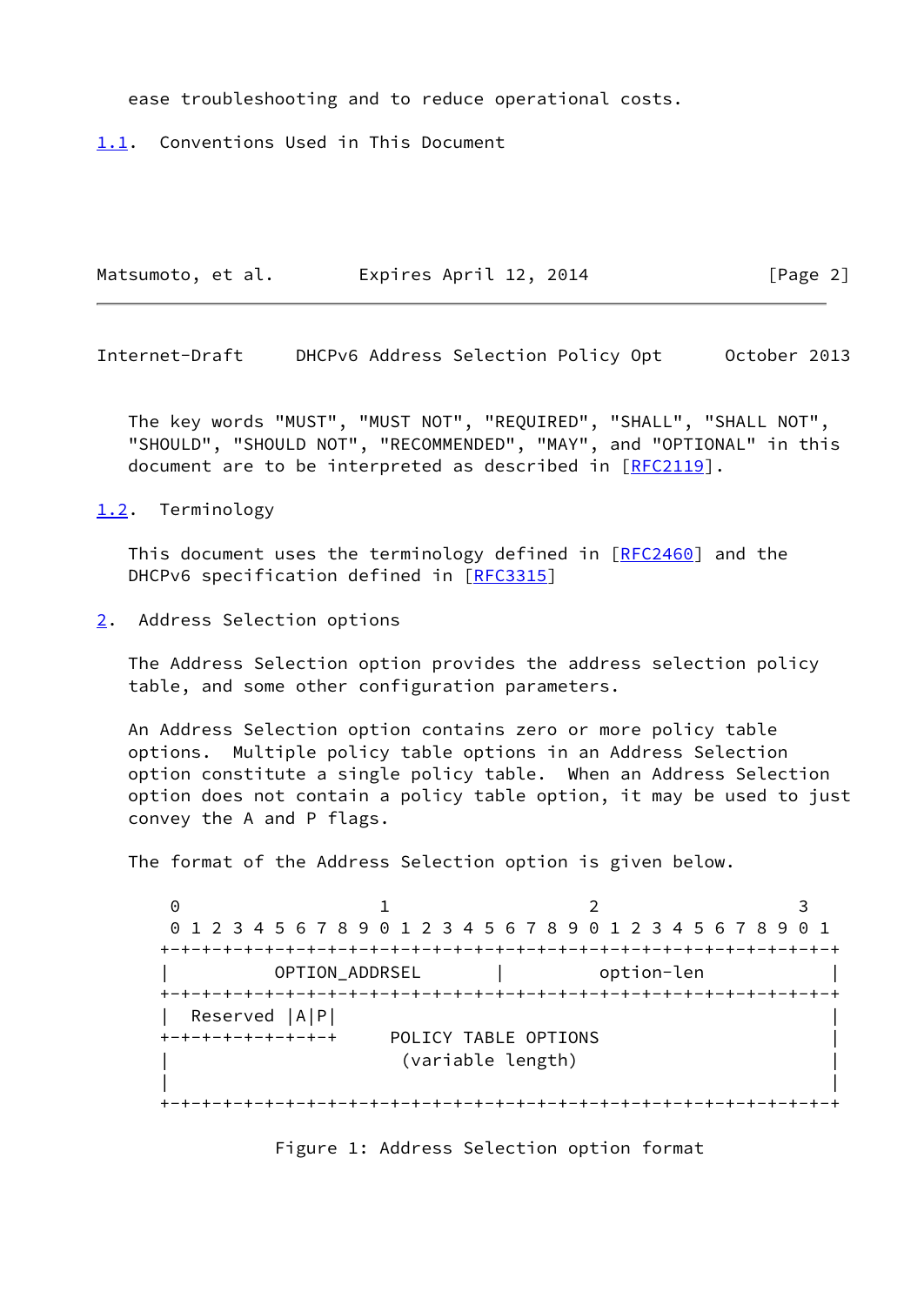option-code: OPTION\_ADDRSEL (TBD).

 option-len: The total length of the Reserved field, A, P flags, and POLICY TABLE OPTIONS in octets.

 Reserved: Reserved field. The server MUST set this value to zero and the client MUST ignore its content.

Matsumoto, et al. **Expires April 12, 2014** [Page 3]

Internet-Draft DHCPv6 Address Selection Policy Opt October 2013

- A: Automatic Row Addition flag. This flag toggles the Automatic Row Addition flag at client hosts, which is described in [section](https://datatracker.ietf.org/doc/pdf/rfc6724#section-2.1) [2.1 of \[RFC6724\]](https://datatracker.ietf.org/doc/pdf/rfc6724#section-2.1). If this flag is set to 1, it does not change client host behavior, that is, a client MAY automatically add additional site-specific rows to the policy table. If set to 0, the Automatic Row Addition flag is disabled, and a client SHOULD NOT automatically add rows to the policy table. If the option contains a POLICY TABLE option, this flag is meaningless, and automatic row addition SHOULD NOT be performed against the distributed policy table. This flag SHOULD be set to 0 only when the Automatic Row Addition at client hosts is harmful for site-specific reasons.
- P: Privacy Preference flag. This flag toggles the Privacy Preference flag on client hosts, which is described in [section](https://datatracker.ietf.org/doc/pdf/rfc6724#section-5) 5 of [RFC6724]. If this flag is set to 1, it does not change client host behavior, that is, a client will prefer temporary addresses  $[REC4941]$ . If set to 0, the Privacy Preference flag is disabled, and a client will prefer public addresses. This flag SHOULD be set to 0 only when the temporary addresses should not be preferred for site-specific reasons.
	- POLICY TABLE OPTIONS: Zero or more Address Selection Policy Table options, as described below. This option corresponds to a row in the policy table defined in section [2.1 of \[RFC6724\].](https://datatracker.ietf.org/doc/pdf/rfc6724#section-2.1)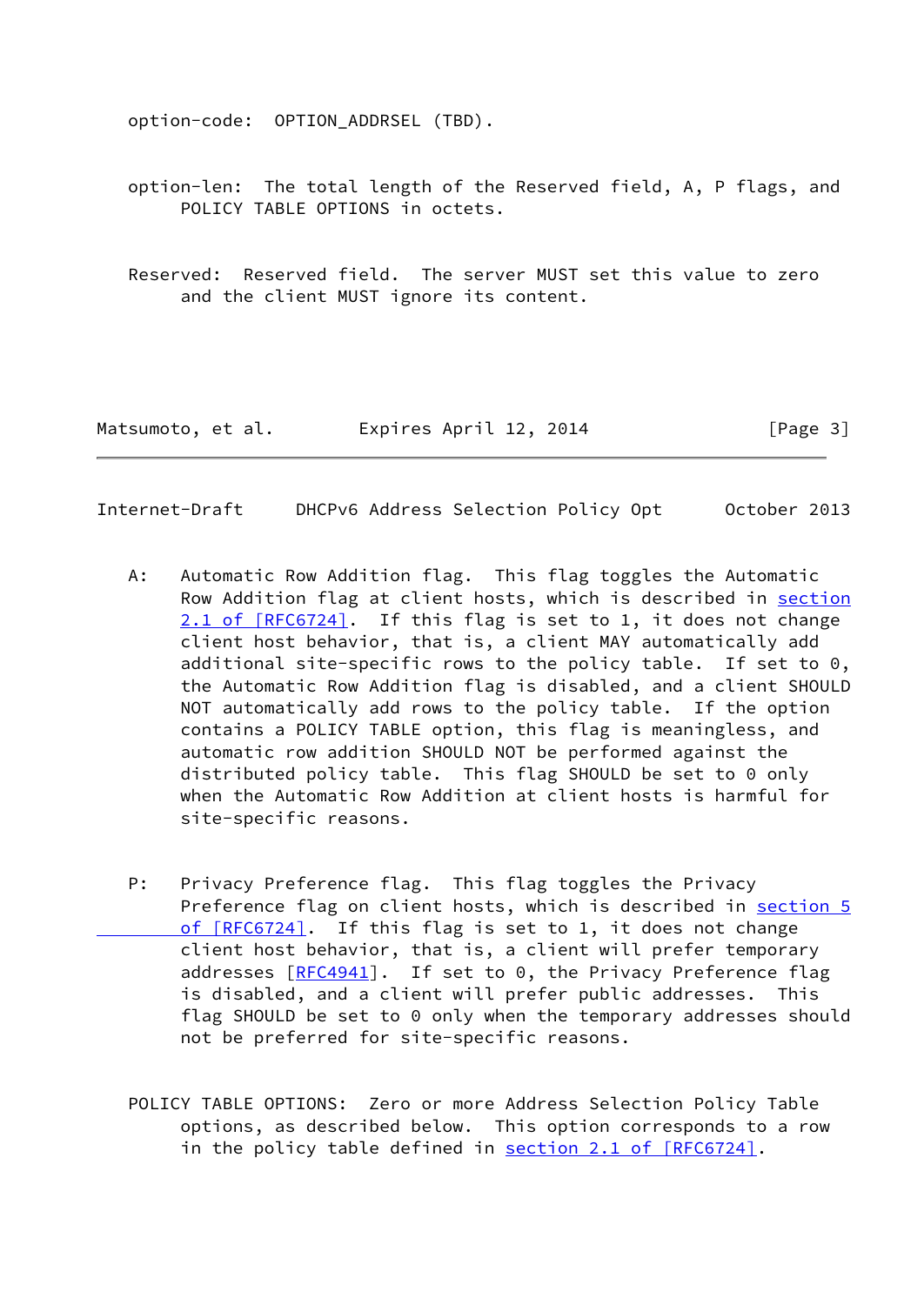

Figure 2: Address Selection Policy Table option format

option-code: OPTION\_ADDRSEL\_TABLE (TBD).

Matsumoto, et al. 
Expires April 12, 2014

[Page 4]

Internet-Draft DHCPv6 Address Selection Policy Opt October 2013

- option-len: The total length of the label field, precedence field, prefix-len field, and prefix field.
- label: An 8-bit unsigned integer; this value is for correlation of source address prefixes and destination address prefixes. This field is used to deliver a label value in the [[RFC6724\]](https://datatracker.ietf.org/doc/pdf/rfc6724) policy table.
- precedence: An 8-bit unsigned integer; this value is used for sorting destination addresses. This field is used to to deliver a precedence value in [[RFC6724\]](https://datatracker.ietf.org/doc/pdf/rfc6724) policy table.
- prefix-len: An 8-bit unsigned integer; the number of leading bits in the prefix that are valid. The value ranges from 0 to 128. If an option with a prefix length greater than 128 is included, the whole Address Selection option MUST be ignored.

prefix: A variable-length field containing an IP address or the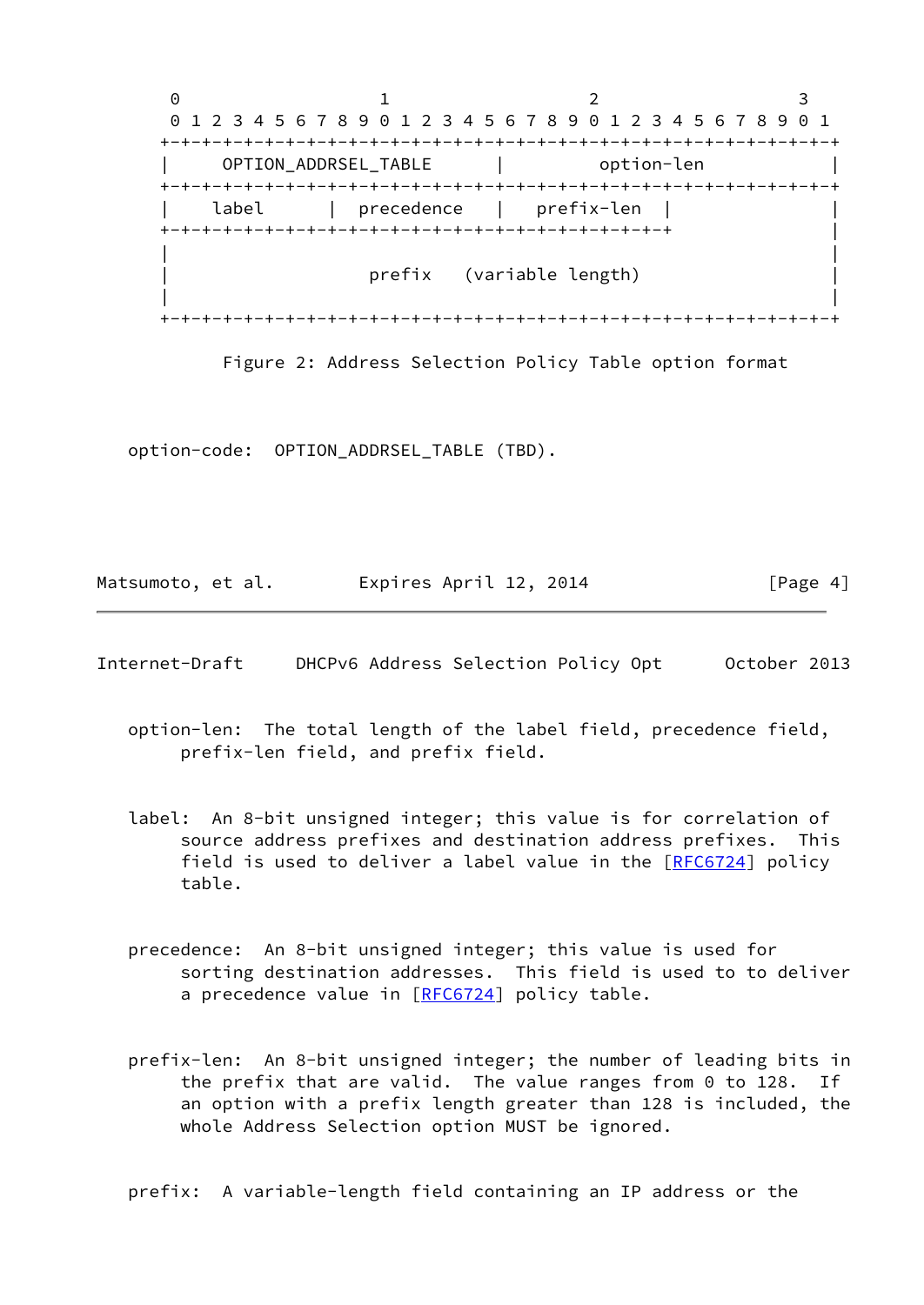prefix of an IP address. An IPv4-mapped address [[RFC4291](https://datatracker.ietf.org/doc/pdf/rfc4291)] must be used to represent an IPv4 address as a prefix value. This field is padded with zeros up to the nearest octet boundary when prefix-len is not divisible by 8. This can be expressed using the following equation: (prefix-len + 7)/8 So the length of this field should be between 0 and 16 bytes. For example, the prefix 2001:db8::/60 would be encoded with an prefix-len of 60, the prefix would be 8 octets and would contains octets 20 01 0d b8 00 00 00 00.

<span id="page-5-0"></span>[3](#page-5-0). Processing the Address Selection option

 This section describes how to process a received Address Selection option at the DHCPv6 client.

 This option's concept is to serve as a hint for a node about how to behave in the network. Ultimately, while the node's administrator can control how to deal with the received policy information, the implementation SHOULD follow the method described below uniformly, to ease troubleshooting and to reduce operational costs.

<span id="page-5-1"></span>[3.1](#page-5-1). Handling local configurations

| Matsumoto, et al. | Expires April 12, 2014 | [Page 5] |
|-------------------|------------------------|----------|
|-------------------|------------------------|----------|

Internet-Draft DHCPv6 Address Selection Policy Opt October 2013

 [RFC6724] defines two flags (A, P) and the default policy table. Also, users are usually able to configure the flags and the policy table to satisfy their own requirements.

 The client implementation SHOULD provide the following choices to the user.

- (a) replace the existing flags and active policy table with the DHCPv6 distributed flags and policy table.
- (b) preserve the existing flags and active policy table, whether this be the default policy table, or user configured policy.

 Choice (a) SHOULD be the default, i.e. that the policy table is not explictly configured by the user.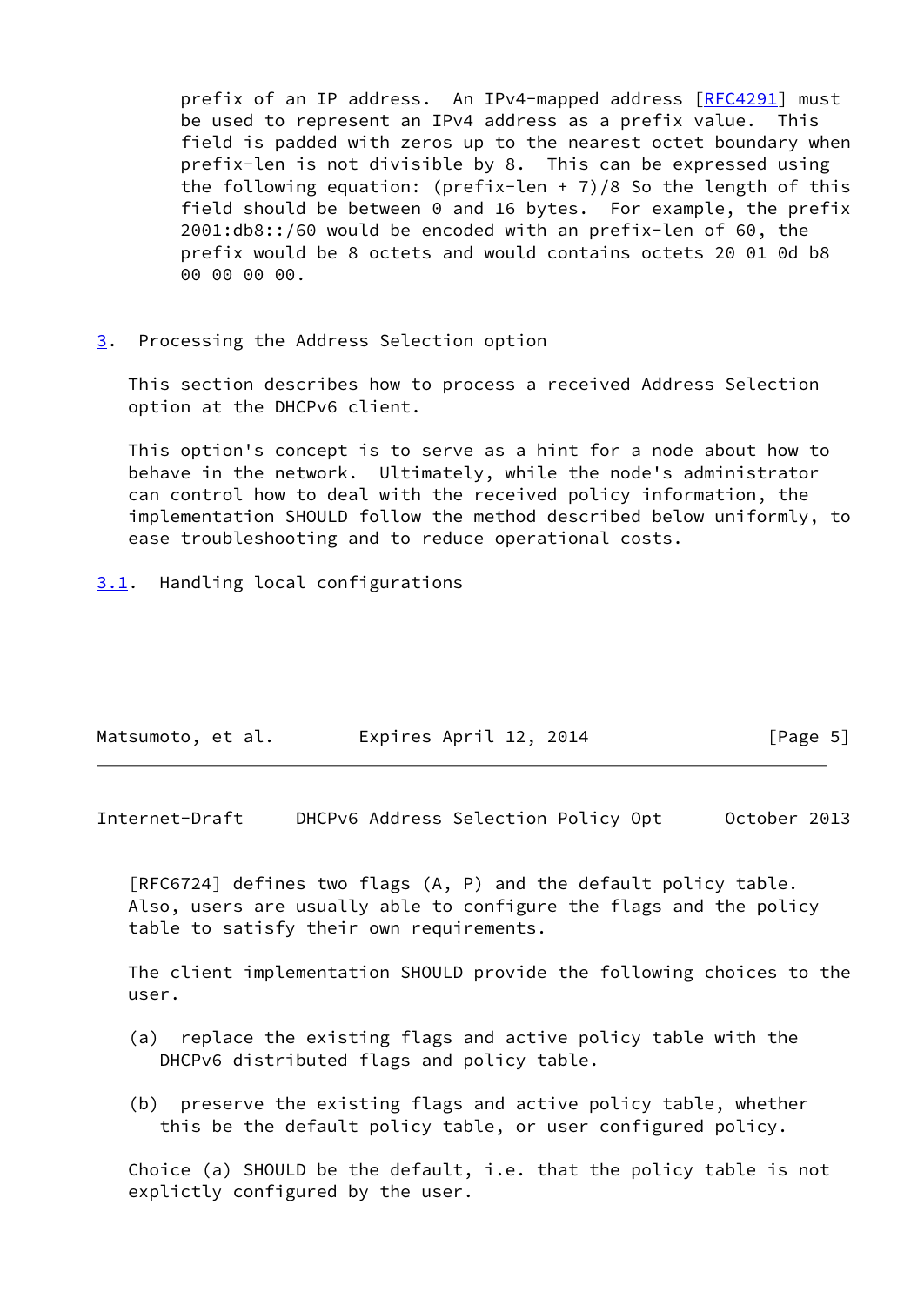## <span id="page-6-0"></span>[3.2](#page-6-0). Handling stale distributed flags and policy table

 When the information from the DHCP server goes stale, the flags and the policy table received from the DHCP server SHOULD be deprecated. The local configuration SHOULD be restored when the DHCP-supplied configuration has been deprecated. In order to implement this, a host can retain the local configuration even after the flags and the policy table is updated by the distributed flags and policy table.

 The received information can be considered stale in several cases, e.g., when the interface goes down, the DHCP server does not respond for a certain amount of time, or the Information Refresh Time has expired.

<span id="page-6-1"></span>[3.3](#page-6-1). Handling multiple interfaces

 The policy table, and other parameters specified in this document, are node-global information by their nature. One reason being that the outbound interface is usually chosen after destination address selection. So a host cannot make use of multiple address selection policies even if they are stored per interface.

 The policy table is defined as a whole, so the slightest addition/ deletion from the policy table brings a change in the semantics of the policy.

Matsumoto, et al. <br>
Expires April 12, 2014 [Page 6]

Internet-Draft DHCPv6 Address Selection Policy Opt October 2013

 It also should be noted that the absence of a DHCP-distributed policy from a certain network interface should not infer that the network administrator does not care about address selection policy at all, because it may mean there is a preference to use the default address selection policy. So, it should be safe to assume that the default address selection policy should be used where no overriding policy is provided.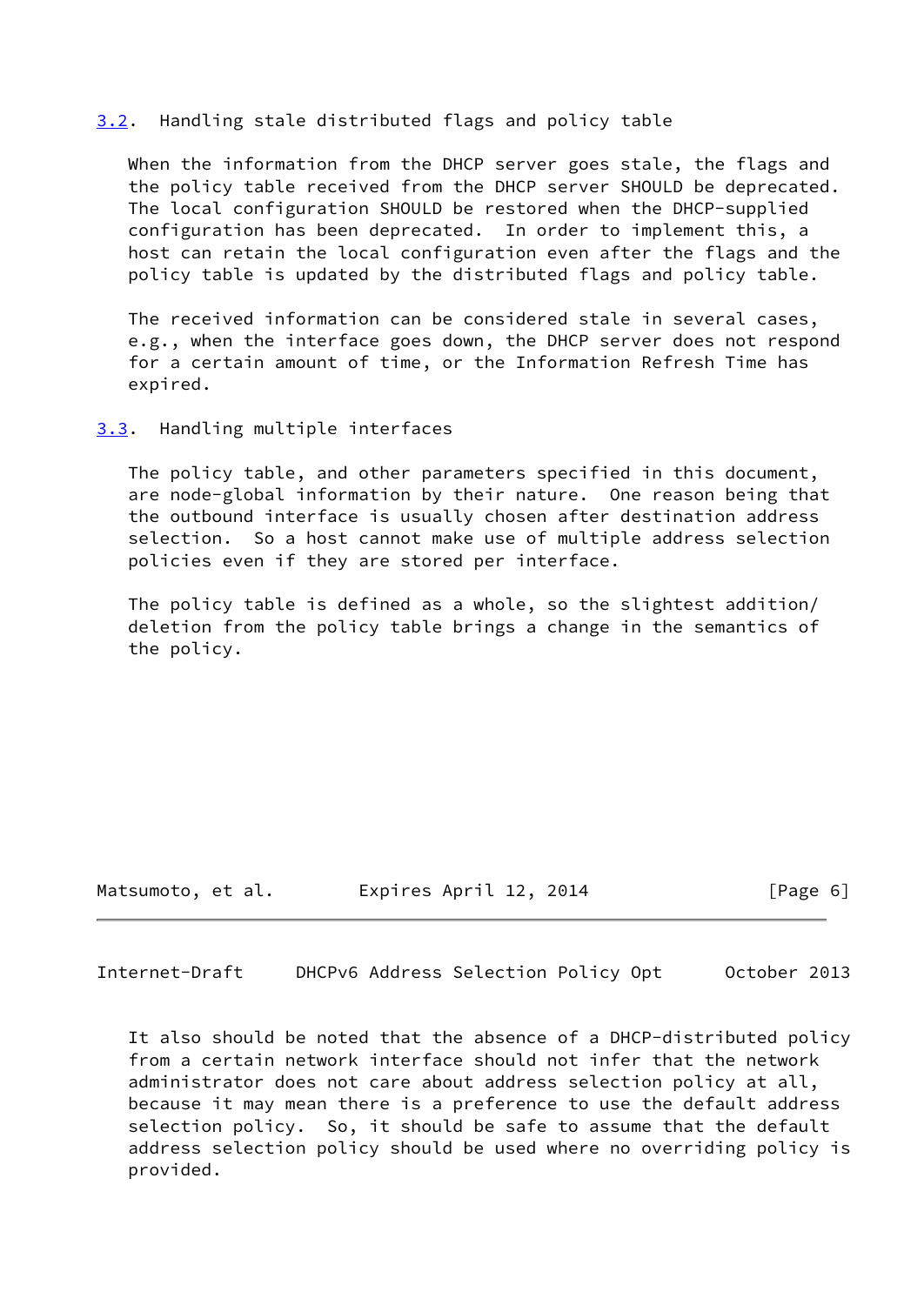Under the above assumptions, we can specify how to handle received policy as follows.

 In the absence of distributed policy for a certain network interface, the default address selection policy SHOULD be used. A node should use Address Selection options by default in any of the following two cases:

- 1: A single-homed host SHOULD use default address selection options, where the host belongs exclusively to one administrative network domain, usually through one active network interface.
- 2: Hosts that use advanced heuristics to deal with multiple received policies that are defined outside the scope of this document SHOULD use Address Selection options.

 Implementations MAY provide configuration options to enable this protocol on a per interface basis.

 Implementations MAY store distributed address selection policies per interface. They can be used effectively on implementations that adopt per-application interface selection.

- <span id="page-7-0"></span>[4](#page-7-0). Implementation Considerations
	- o The value 'label' is passed as an unsigned integer, but there is no special meaning for the value, that is whether it is a large or small number. It is used to select a preferred source address prefix corresponding to a destination address prefix by matching the same label value within the DHCP message. DHCPv6 clients SHOULD convert this label to a representation appropriate for the local implementation (e.g., string).
	- o The maximum number of address selection rules that may be conveyed in one DHCPv6 message depends on the prefix length of each rule and the maximum DHCPv6 message size defined in  $[REC3315]$ . It is possible to carry over 3,000 rules in one DHCPv6 message (maximum UDP message size). However, it should not be expected that DHCP clients, servers and relay agents can handle UDP fragmentation.

Matsumoto, et al. 
Expires April 12, 2014

[Page 7]

Internet-Draft DHCPv6 Address Selection Policy Opt October 2013

Network adiministrators SHOULD consider local limitations to the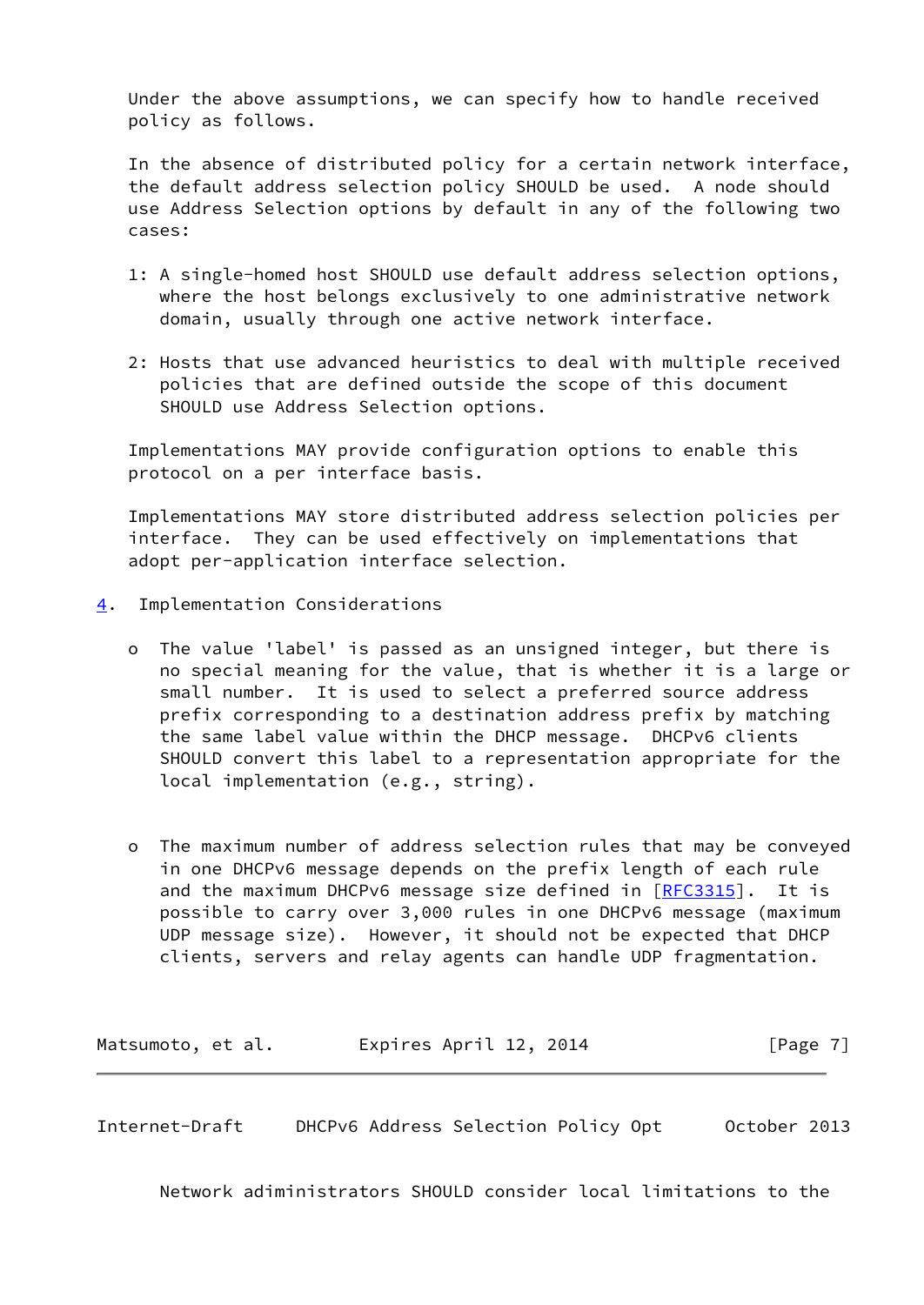maximum DHCPv6 message size that can be reliably transported via their specific local infrastructure to end nodes; and therefore they SHOULD consider the number of options, the total size of the options, and the resulting DHCPv6 message size, when defining their policy table.

## <span id="page-8-0"></span>[5](#page-8-0). Security Considerations

 A rogue DHCPv6 server could issue bogus address selection policies to a client. This might lead to incorrect address selection by the client, and the affected packets might be blocked at an outgoing ISP because of ingress filtering, incur additional network charges, or be misdirected to an attacker's machine. Alternatively, an IPv6 transition mechanism might be preferred over native IPv6, even if it is available. To guard against such attacks, a legitimate DHCPv6 server should communicate through a secure, trusted channel, such as a channel protected by IPsec, SEND and DHCP authentication, as described in section [21 of \[RFC3315\]](https://datatracker.ietf.org/doc/pdf/rfc3315#section-21). A commonly used alternative mitigation is to employ DHCP snooping at Layer 2.

 Another threat surrounds the potential privacy concern as described in the security considerations section of  $[REC6724]$ , whereby an attacker can send packets with different source addresses to a destination to solicit different source addresses in the responses from that destination. This issue will not be modified by the introduction of this option, regardless of whether the host is multihomed or not.

<span id="page-8-1"></span>[6](#page-8-1). IANA Considerations

 IANA is requested to assign option codes to OPTION\_ADDRSEL and OPTION\_ADDRSEL\_TABLE from the "DHCP Option Codes" registry ([http://](http://www.iana.org/assignments/dhcpv6-parameters/dhcpv6-parameters.xml) [www.iana.org/assignments/dhcpv6-parameters/dhcpv6-parameters.xml](http://www.iana.org/assignments/dhcpv6-parameters/dhcpv6-parameters.xml)).

<span id="page-8-2"></span>[7](#page-8-2). References

<span id="page-8-3"></span>[7.1](#page-8-3). Normative References

- [RFC2119] Bradner, S., "Key words for use in RFCs to Indicate Requirement Levels", [BCP 14](https://datatracker.ietf.org/doc/pdf/bcp14), [RFC 2119](https://datatracker.ietf.org/doc/pdf/rfc2119), March 1997.
- [RFC3315] Droms, R., Bound, J., Volz, B., Lemon, T., Perkins, C., and M. Carney, "Dynamic Host Configuration Protocol for IPv6 (DHCPv6)", [RFC 3315,](https://datatracker.ietf.org/doc/pdf/rfc3315) July 2003.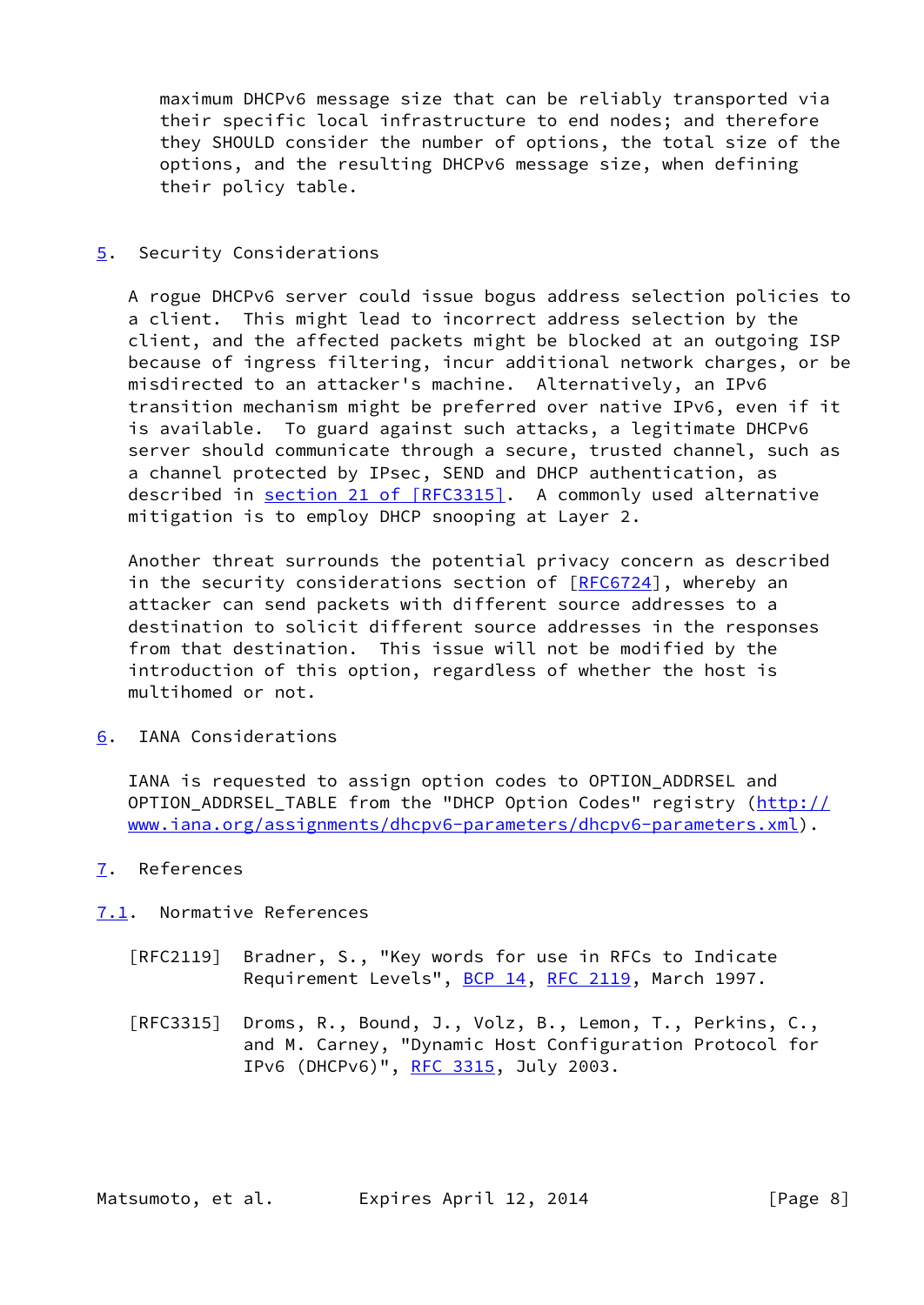Internet-Draft DHCPv6 Address Selection Policy Opt October 2013

- [RFC6724] Thaler, D., Draves, R., Matsumoto, A., and T. Chown, "Default Address Selection for Internet Protocol Version 6 (IPv6)", [RFC 6724,](https://datatracker.ietf.org/doc/pdf/rfc6724) September 2012.
- <span id="page-9-1"></span><span id="page-9-0"></span>[7.2](#page-9-1). Informative References
	- [I-D.ietf-6man-addr-select-considerations] Chown, T. and A. Matsumoto, "Considerations for IPv6 Address Selection Policy Changes", [draft-ietf-6man-addr](https://datatracker.ietf.org/doc/pdf/draft-ietf-6man-addr-select-considerations-05) [select-considerations-05](https://datatracker.ietf.org/doc/pdf/draft-ietf-6man-addr-select-considerations-05) (work in progress), April 2013.
	- [RFC2460] Deering, S. and R. Hinden, "Internet Protocol, Version 6 (IPv6) Specification", [RFC 2460](https://datatracker.ietf.org/doc/pdf/rfc2460), December 1998.
	- [RFC3484] Draves, R., "Default Address Selection for Internet Protocol version 6 (IPv6)", [RFC 3484,](https://datatracker.ietf.org/doc/pdf/rfc3484) February 2003.
	- [RFC4291] Hinden, R. and S. Deering, "IP Version 6 Addressing Architecture", [RFC 4291](https://datatracker.ietf.org/doc/pdf/rfc4291), February 2006.
	- [RFC4941] Narten, T., Draves, R., and S. Krishnan, "Privacy Extensions for Stateless Address Autoconfiguration in IPv6", [RFC 4941](https://datatracker.ietf.org/doc/pdf/rfc4941), September 2007.
	- [RFC5220] Matsumoto, A., Fujisaki, T., Hiromi, R., and K. Kanayama, "Problem Statement for Default Address Selection in Multi- Prefix Environments: Operational Issues of [RFC 3484](https://datatracker.ietf.org/doc/pdf/rfc3484) Default Rules", [RFC 5220,](https://datatracker.ietf.org/doc/pdf/rfc5220) July 2008.
	- [RFC5221] Matsumoto, A., Fujisaki, T., Hiromi, R., and K. Kanayama, "Requirements for Address Selection Mechanisms", [RFC 5221,](https://datatracker.ietf.org/doc/pdf/rfc5221) July 2008.

#### <span id="page-9-2"></span>[Appendix A.](#page-9-2) Acknowledgements

 Authors would like to thank to Dave Thaler, Pekka Savola, Remi Denis- Courmont, Francois-Xavier Le Bail, Ole Troan, Bob Hinden, Dmitry Anipko, Ray Hunter, Rui Paulo, Brian E Carpenter, Tom Petch, and the members of 6man's address selection design team for their invaluable contributions to this document.

#### <span id="page-9-3"></span>[Appendix B.](#page-9-3) Examples

 [RFC5220] gives several cases where address selection problems happen. This section contains some examples for solving those cases by using the DHCP option defined in this text to update the hosts'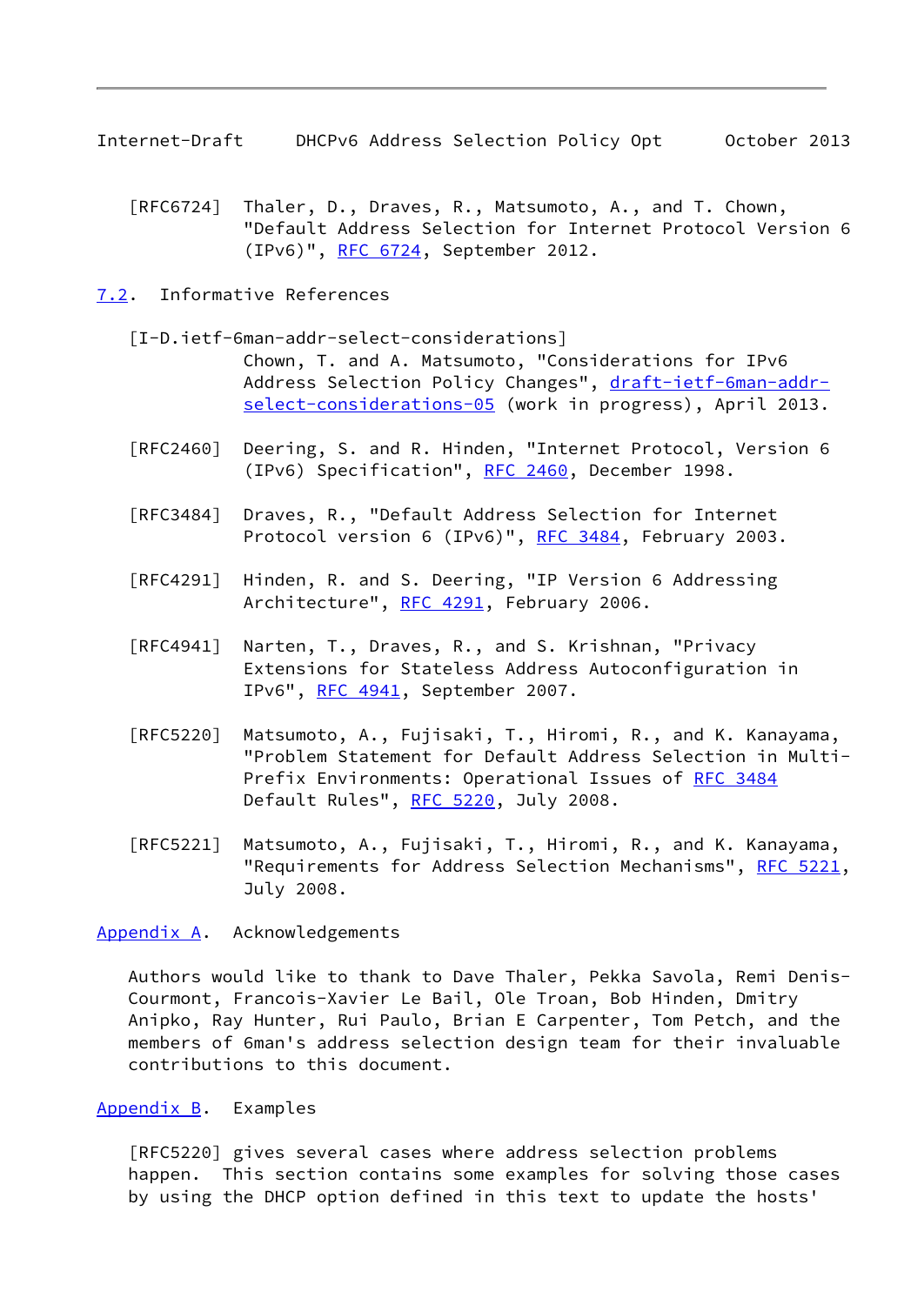policy table in a network accordingly. There is also some discussion of example policy tables in sections 10.3 to 10.7 of [RFC 6724](https://datatracker.ietf.org/doc/pdf/rfc6724).

| Matsumoto, et al. | Expires April 12, 2014 | [Page 9] |
|-------------------|------------------------|----------|
|-------------------|------------------------|----------|

Internet-Draft DHCPv6 Address Selection Policy Opt October 2013

#### <span id="page-10-0"></span>**[B.1](#page-10-0).** Ingress Filtering Problem

In the case described in section [2.1.2 of \[RFC5220\],](https://datatracker.ietf.org/doc/pdf/rfc5220#section-2.1.2) the following policy table should be distributed, when Router performs static routing and directs the default route to ISP1 as per Figure 2. By putting the same label value to all IPv6 addresses (::/0) and the local subnet (2001:db8:1000:1::/64), a host picks a source address in this subnet to send a packet via the default route.

| Prefix               | Precedence Label |                |
|----------------------|------------------|----------------|
| ::1/128              | 50               | Θ              |
| ::/0                 | 40               | 1              |
| 2001:db8:1000:1::/64 | 45               | 1              |
| 2001:db8:8000:1::/64 | 45               | 14             |
| $:$ :ffff:0:0/96     | 35               | 4              |
| 2002::/16            | 30               | $\overline{2}$ |
| 2001::/32            | 5                | 5              |
| fc00::/7             | 3                | 13             |
| ::/96                | $\mathbf 1$      | 3              |
| fec0::/10            | 1                | 11             |
| 3ffe::/16            | 1                | 12             |

<span id="page-10-1"></span>[B.2](#page-10-1). Half-Closed Network Problem

In the case described in section [2.1.3 of \[RFC5220\],](https://datatracker.ietf.org/doc/pdf/rfc5220#section-2.1.3) the following policy table should be distributed. By splitting the closed network prefix  $(2001:db8:8000::/36)$  from all IPv6 addresses  $(:!/0)$  and giving different labels, the closed network prefix will only be used when packets are destined for the closed network.

| Prefix             | Precedence Label |    |
|--------------------|------------------|----|
| ::1/128            | 50               | 0  |
| ::/0               | 40               | 1  |
| 2001:db8:8000::/36 | 45               | 14 |
| $:$ :ffff:0:0/96   | 35               | 4  |
| 2002::/16          | 30               | 2  |
| 2001::/32          | 5                | 5  |
| fc00::/7           | κ                | 13 |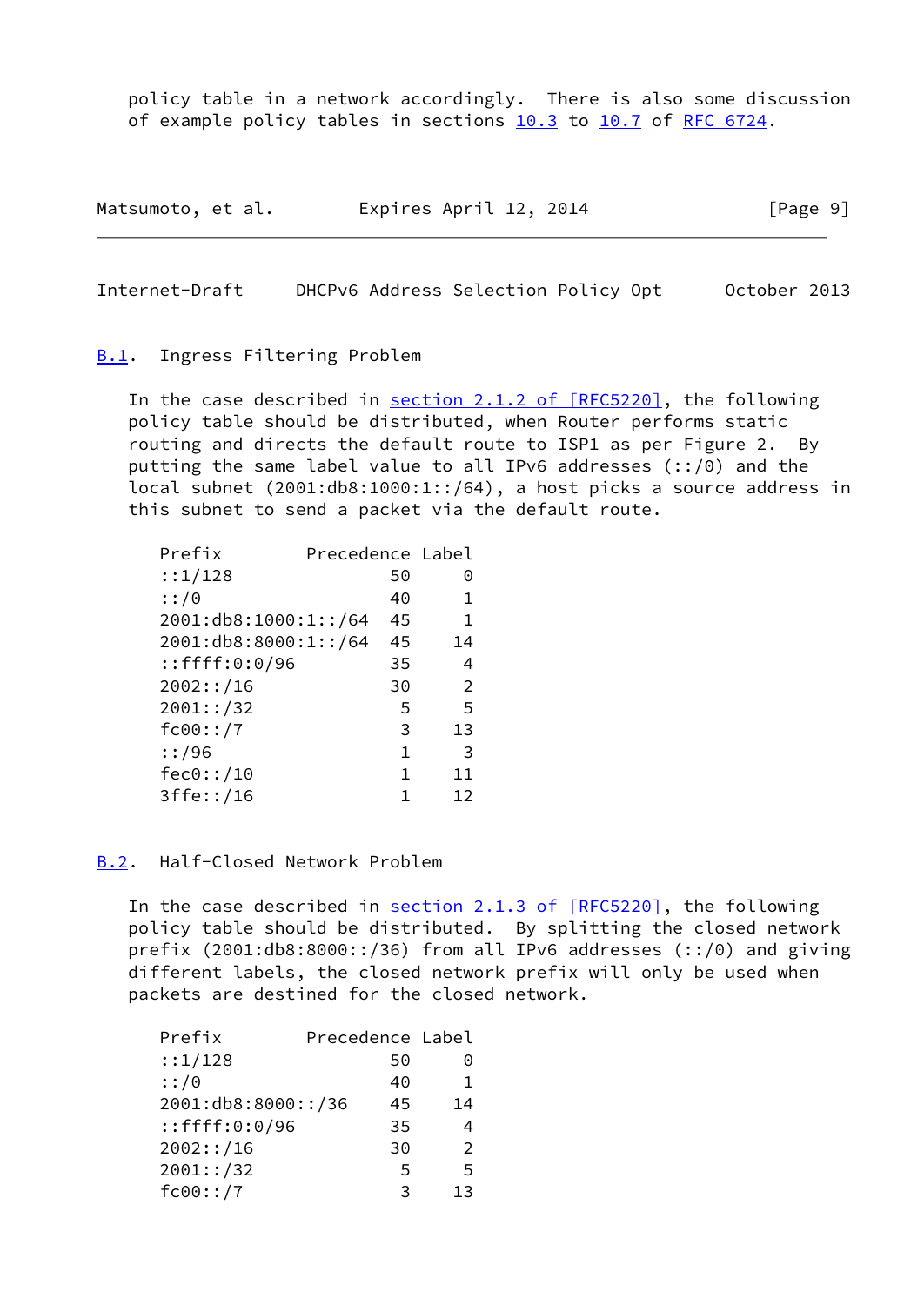| ::/96     | -3    |
|-----------|-------|
| fcc0::/10 | -11   |
| 3ffe::/16 | $-12$ |

<span id="page-11-0"></span>[B.3](#page-11-0). IPv4 or IPv6 Prioritization

Matsumoto, et al. 
Expires April 12, 2014

[Page 10]

Internet-Draft DHCPv6 Address Selection Policy Opt October 2013

In the case described in section [2.2.1 of \[RFC5220\],](https://datatracker.ietf.org/doc/pdf/rfc5220#section-2.2.1) the following policy table should be distributed to prioritize IPv6. This case is also described in [[RFC6724](https://datatracker.ietf.org/doc/pdf/rfc6724)]

| Prefix           | Precedence Label |    |
|------------------|------------------|----|
| ::1/128          | 50               | 0  |
| ::/0             | 40               |    |
| $:$ :ffff:0:0/96 | 100              | 4  |
| 2002::/16        | 30               | 2  |
| 2001::/32        | 5                | 5  |
| fc00::/7         | 3                | 13 |
| : 196            | 1                | 3  |
| fec0::/10        | 1                | 11 |
| 3ffe::/16        |                  | 12 |

<span id="page-11-1"></span>[B.4](#page-11-1). ULA or Global Prioritization

In the case described in section [2.2.3 of \[RFC5220\],](https://datatracker.ietf.org/doc/pdf/rfc5220#section-2.2.3) the following policy table should be distributed, or Automatic Row Addition flag should be set to 1. By splitting the ULA in this site  $(fc12:3456:789a::/48)$  from all IPv6 addresses  $(:!/0)$  and giving it higher precendence, the ULA will be used to connect to servers in the same site.

| Prefix              | Precedence Label |               |
|---------------------|------------------|---------------|
| ::1/128             | 50               | 0             |
| fc12:3456:789a::/48 | 45               | 14            |
| ::/0                | 40               | 1.            |
| $:$ :ffff:0:0/96    | 35               |               |
| 2002::/16           | 30               | $\mathcal{P}$ |
| 2001::/32           | 5                | 5             |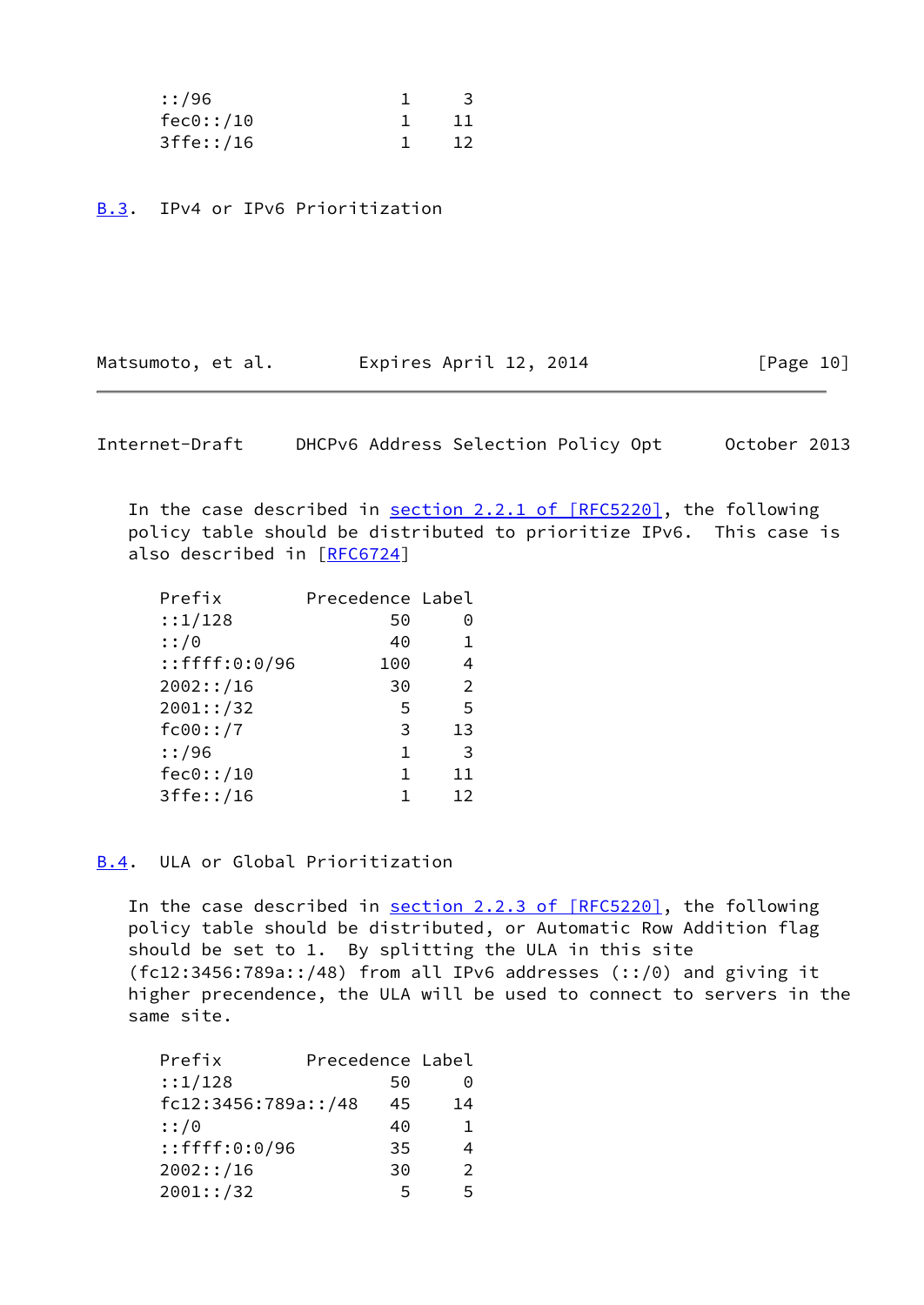| fc00::/7  | 13. |
|-----------|-----|
| ::/96     | 3   |
| fec0::/10 | 11. |
| 3ffe::/16 | 12. |

Authors' Addresses

 Arifumi Matsumoto NTT NT Lab 3-9-11 Midori-Cho Musashino-shi, Tokyo 180-8585 Japan

 Phone: +81 422 59 3334 Email: arifumi@nttv6.net

Matsumoto, et al. **Expires April 12, 2014** 
[Page 11]

Internet-Draft DHCPv6 Address Selection Policy Opt October 2013

 Tomohiro Fujisaki NTT NT Lab 3-9-11 Midori-Cho Musashino-shi, Tokyo 180-8585 Japan

 Phone: +81 422 59 7351 Email: fujisaki@nttv6.net

 Tim Chown University of Southampton Southampton, Hampshire SO17 1BJ United Kingdom

Email: tjc@ecs.soton.ac.uk